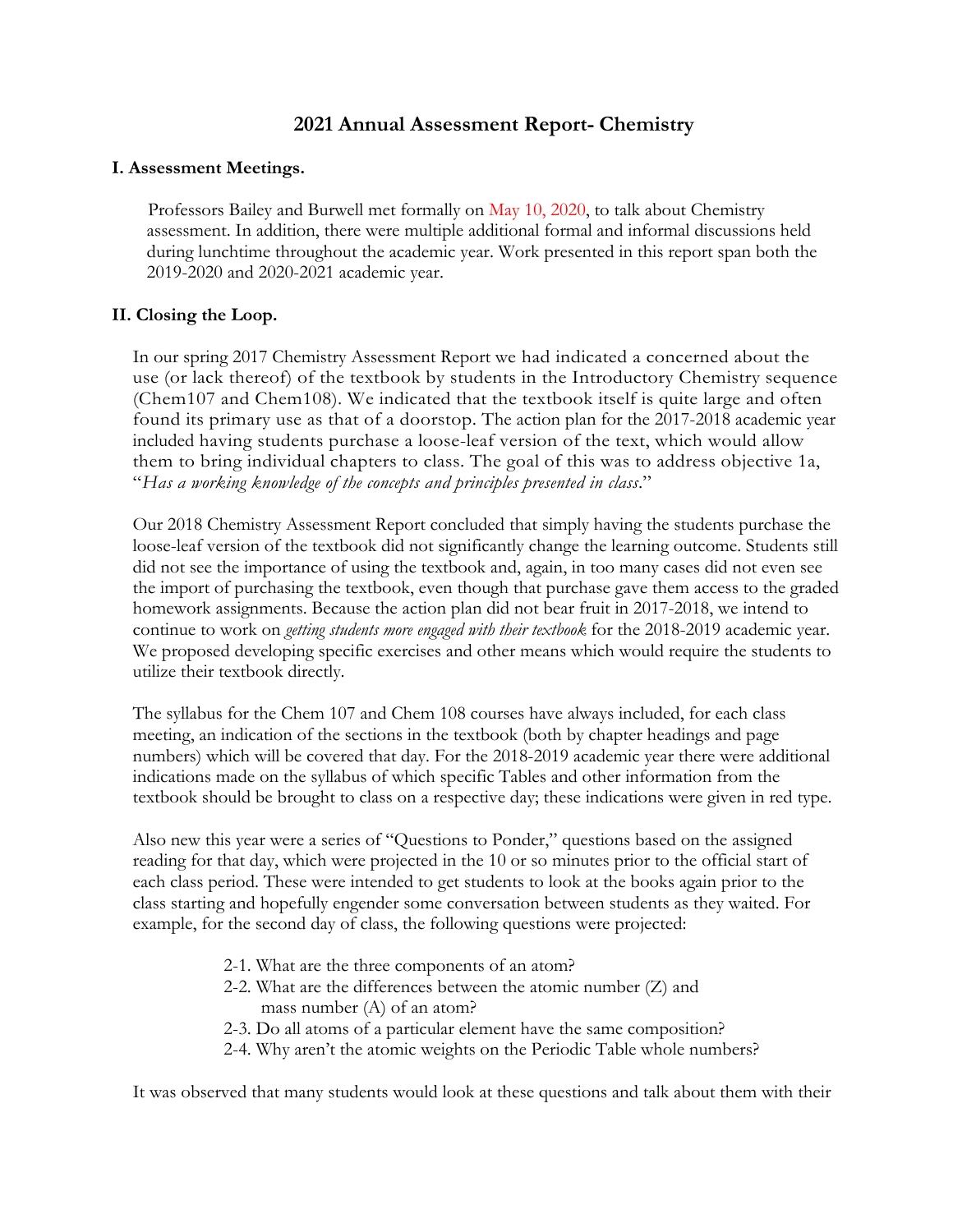neighbors prior to the start of the class period.

# **III. Examination of Assessment Data.**

We indicated the use of quizzes, homework, and exams to assess whether students were better gaining "a *working knowledge of the concepts and principles presented in class*." Quizzes were given in-class and covered material introduced during a previous class period. The syllabus indicated that Quizzes might be given during any course meeting and so the number and nature of the set of quizzes may be different for each semester; in fact, in Springs 2017 & 2019 no quizzes were given. Homework was done through OWLv2 (Online Web-based Learning), an integrated online course system provided by Cengage, the publisher of the course textbook, and which allows the faculty member to create and customize assignments. I put together daily homework sets for both semesters, which included Tutorials (often including video or animation), Mastery Questions, and Review Questions (based on material from a previous class period). These assignments are graded by OWL and provide immediate feedback to the student. Access to OWL is via a code which comes with the purchase of the textbook. The student's syllabus included for each class period specific readings from the textbook to be completed prior to each respective class meeting and a list of all OWL assignments to be completed. Exams were written by the faculty member; two were given during the fall semester (mid-term and final) and three during the spring semester. The Final Grades for the course are based on the quizzes, exams, and homework examined here, plus lab grades and other work.

| TABLE 1.               | Chemistry 107L        |                       |                              | Chemistry 108L          |                         |                         |
|------------------------|-----------------------|-----------------------|------------------------------|-------------------------|-------------------------|-------------------------|
|                        | Fall 2016<br>$(n=41)$ | Fall 2017<br>$(n=37)$ | <b>Fall 2018</b><br>$(n=54)$ | Spring 2017<br>$(n=32)$ | Spring 2018<br>$(n=25)$ | Spring 2019<br>$(n=31)$ |
| <b>TEXTBOOK</b>        | Hard Cover            | Loose-Leaf            | Loose-Leaf                   | Hard Cover              | Loose-Leaf              | Loose-Leaf              |
| <b>OUIZES</b>          |                       |                       |                              |                         |                         |                         |
| Average/10             | 7.2                   | 7.1                   | 7.7                          | no quizzes              | 8.0                     | no quizzes              |
| $\%$ C or better       | 64.9%                 | 73.2%                 | $68.5\%$                     | given                   | 84.0%                   | given                   |
| <b>HOMEWORK</b>        |                       |                       |                              |                         |                         |                         |
| Average/10             | 9.2                   | 9.2                   | 7.0                          | 8.8                     | 8.9                     | 8.1                     |
| $% C$ or better        | 91.9%                 | 87.9%                 | 77.8%                        | 96.8                    | 96.0                    | 83.8%                   |
| <b>EXAMS</b>           |                       |                       |                              |                         |                         |                         |
| Average / 100          | 64.4                  | 60.6                  | 63.0                         | 69.5                    | 67.5                    | 69.8                    |
| $\%$ C or better       | $43.2\%$              | 41.5%                 | $49.0\%$                     | 43.8%                   | $52.0\%$                | $45.2\%$                |
| FINAL.<br><b>GRADE</b> |                       |                       |                              |                         |                         |                         |
| Average / 100          | 80.0                  | 73.8                  | 73.4%                        | 80.6                    | 80.2                    | 79.0                    |
| $\%$ C or better       | 83.8%                 | 75.6%                 | 66.7%                        | 89.2%                   | 87.0%                   | 83.8%                   |

Our success criteria was 70% of students scoring at or above the C level.

Table 1 includes data collected from the General Chemistry course (Chem 107L) from Fall 2016 (hardcover book) and Falls 2017 & 2018 (loose-leaf book), and from the Chemical Analysis course (Chem 108L) from Spring 2017 (hardcover book) and Springs 2018 & 2019 (loose-leaf book). For each category (Quizzes, Homework, Exams, and Final Grade) the average student grade for all of that type of assignment is given, followed by the percentage of students whose average grade was above 70%, our success criteria.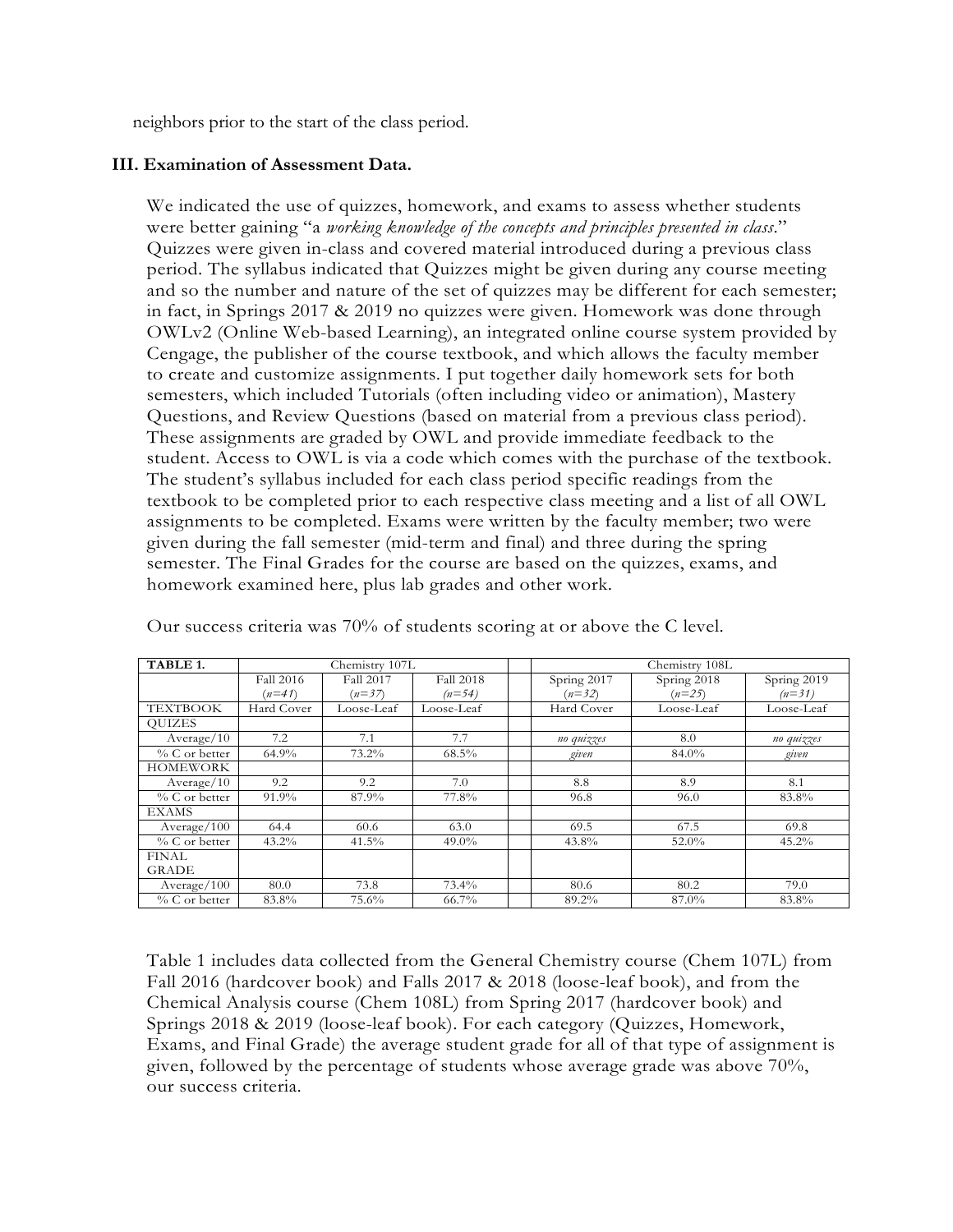As can be seen, neither changing the format of the textbook, nor adding the "Questions To Ponder," changed the statistics significantly. What does stick out are the final grades for the fall semesters, with the huge drop in fall 2017 being continued in fall 2018. When we first initiated the plan to get students to use their textbooks more the problem was that, although most if not all students were purchasing the textbook, a large number just weren't using it effectively. What we have seen in the past two falls is that large numbers of students just aren't purchasing the textbook at all, which, again, means that they can't do the homework. In the Fall 2018 seven students did not do the majority of the homework and four didn't even show up for the final. In the absence of these seven the averages for the homework would have been 8.2/10 (93.3% C or better), for the exams 72.4/100 (59% C or better), and overall 78.4/100 (80.0% C or better).

\*\*\*\*\*\*\*\*\*

Second, about five weeks into the Fall 2017 course we recognized that a large number of students had failing grades for the course. This was, in large part, because they were not doing the on-line homework, which is accessed through the Cengage portal, OWL. When we spoke with those students they each indicated that they had not, even at that late date, purchased the textbook. The lack of a book and access code would have, after the first two weeks of the semester, prevented those students from accessing their OWL homework and earning points for completing it. When asked why they had not purchased the textbook, the response from all but one student was that "the bookstore had run out". When then asked whether they had had the bookstore order them a copy they each looked very confused, like they were hearing a foreign language and didn't understand the words. It is our conclusion that we have come to a generation of students who may have never been inside an actual brick-and-mortar bookstore and so didn't know that ordering out-of-stock books is something a bookstore just does.

Third, at the end of the first semester, a couple students approached the instructor to indicate that they were disappointed that we "hadn't used the textbook more for the class". These students were shown a copy of the syllabus, which indicated that for every class period there were a number of specified pages in the book that they were to have read beforehand, plus the assigned problems from the end of each respective chapter. Even though this information had been presented by the instructor at the beginning of the semester, appeared on the syllabus, appeared on the calendar for Moodle, and was referenced multiple times during the semester, these students never got the connection between their syllabus and work required of them through use of the textbook. Several indicated that their primary means of gathering information outside the classroom was through on-line videos.

#### **IV. Program Changes for the Upcoming Year.**

Based on the results reported above, we need to find better ways of getting students to engage more with their assigned textbooks, particularly at the freshman level. However, we do not feel that this requires any programmatic changes at this time.